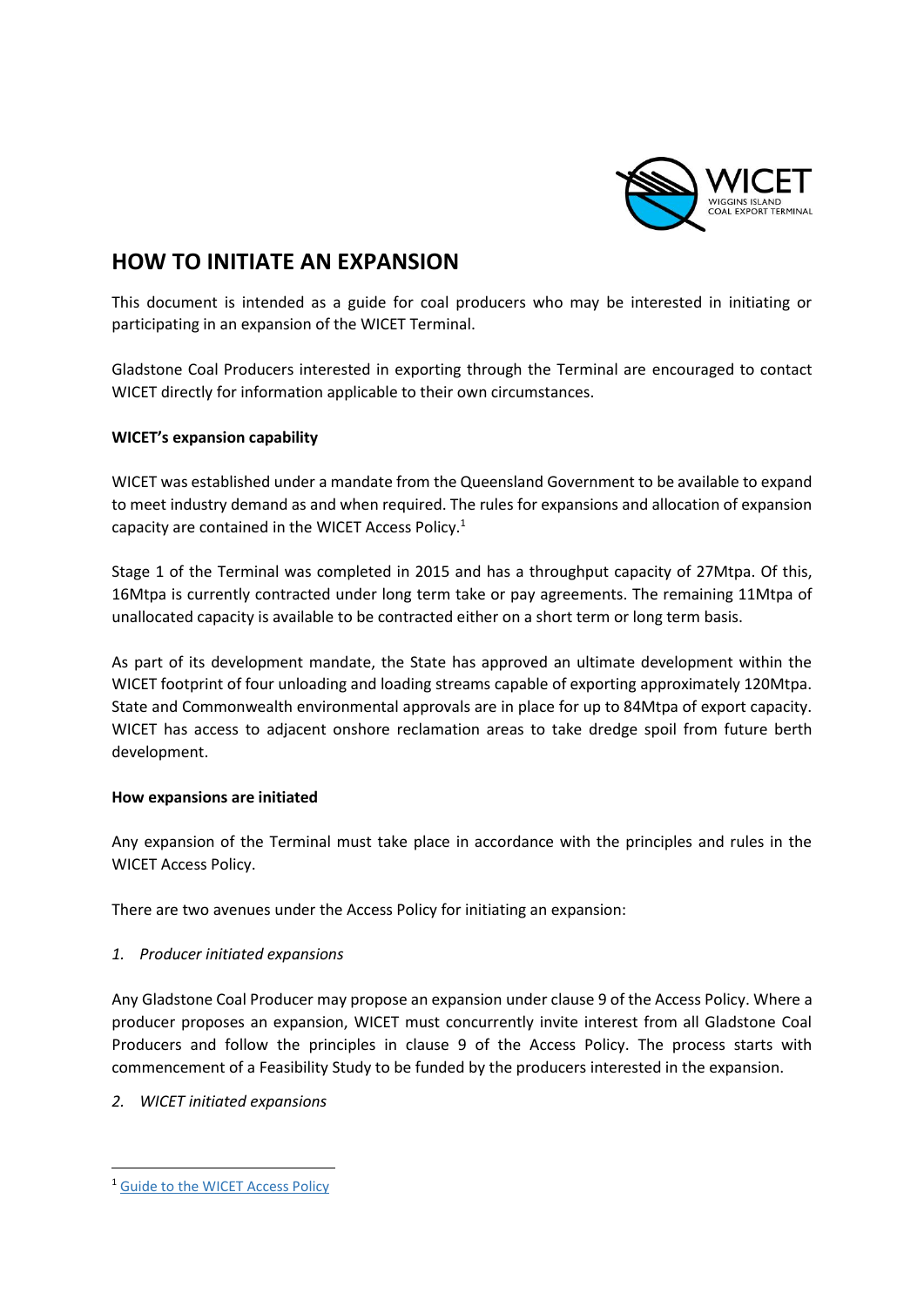WICET may propose expansions under an annual Strategic Plan. Where it does so, it must invite interest from all Gladstone Coal Producers.

The following principles are applicable to all expansion projects, however initiated.

- Expansion producers must demonstrate that they are ready and realistically able to ship coal. WICET will assess the technical feasibility of the nominated source mine, availability of marketable reserves and alignment of forecast first coal with delivery of associated of necessary supporting infrastructure and services (such as rail spurs, mainline rail, port access, power and water). Allocation of new capacity in the absence of genuine development plans and market demand is not permitted.
- Conventional project development stage gate disciplines must be adopted to ensure that user requirements and development and interface risks and opportunities are properly assessed at critical stages of the project.
- An expansion must not adversely affect operability or funding of installed stages. Feasibility studies must include detailed interface management plans to ensure that development does not disrupt or interfere with existing infrastructure and operations.
- An independent expert assessment of the feasibility of the financing plan for the expansion and risks to funding of installed stages will be required.
- WICET will require security for an expansion producer's project commitments and terminal handling charges (minimum 12 months) at levels commensurate with the assessed risk to WICET. As a general rule greenfield developments will be expected to provide more security than brownfield developments.
- Progression through the feasibility gate to the financing stage will require a high level of project definition and certainty, an achievable schedule and appropriate resources. Capacity Commitment Deeds will not be executed until this point with a view to a short period to financial close and commencement of construction in accordance with the approved project schedule. As a general rule, source mines will be expected to have a mining lease in place before the expansion proceeds to the financing phase.
- Any increase in the terminal handling charge resulting from an expansion is quarantined to the expansion and any decrease shared with installed stages.
- Expansion producers must cover all costs and commitments of the expansion process in cash or by bank guarantees because WICET has no other source of funds to cover expansion commitments. This includes costs of any required access to WICET Stage 1 personnel and resources.

**\_\_\_\_\_\_\_\_\_\_\_\_\_\_\_\_\_\_\_\_\_\_\_\_\_\_\_\_\_\_\_\_\_\_\_\_\_\_\_\_\_\_\_\_\_\_\_\_\_\_\_\_\_\_\_\_\_\_\_\_\_\_\_\_\_\_\_\_\_\_\_\_\_\_\_\_\_** 

**IMPORTANT NOTICE**: This explanatory document is issued by Wiggins Island Coal Export Terminal Pty Limited (WICET). It is intended as a guide only, does not provide a complete summary of the Access Policy and is not intended to provide a comprehensive account of how the Policy operates. A Gladstone Coal Producer should review the Access Policy in its entirety before applying for capacity at the Terminal and